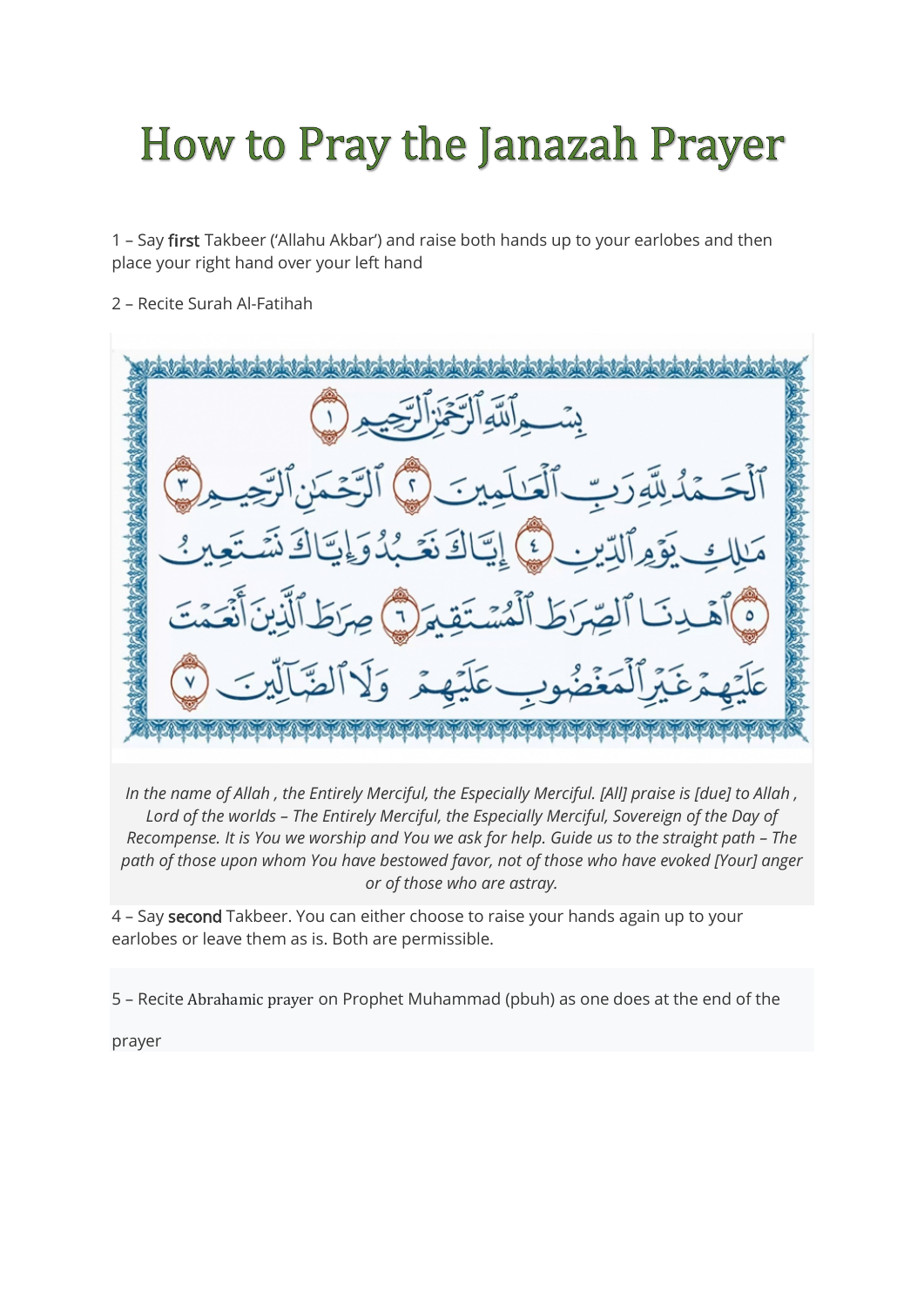ادا المش الماكست

*O Allah, let Your Peace come upon Muhammad and the family of Muhammad, as you have brought peace to Ibrahim and his family. Truly, You are Praiseworthy and Glorious. Allah, bless Muhammad and the family of Muhammad, as you have blessed Ibrahim and his family. Truly, You are Praiseworthy and Glorious.*

6 – Say third Takbeer. You can either choose to raise your hands again up to your earlobes or leave them as is. Both are permissible.

7 – Make supplication (du'a) for the deceased. There are a number of recommended supplications from the Prophet (pbuh).



*'O Allah, forgive our living and our dead, those present and those absent, our young and our old, our males and our females. O Allah, whom among us You keep alive, then let such a life be upon Islam, and whom among us You take unto Yourself, then let such a death be upon faith. O Allah, do not deprive us of his reward and do not let us stray after him'.*

8 – Say fourth Takbeer and pause for a little while. You can either choose to raise your hands again up to your earlobes or leave them as is. Both are permissible. Some scholars say to recite general supplications for yourself, family, friends, and all Muslims during this period.

9 – Then end by saying one Tasleem to the right ('Assalaamu 'alaykum wa rahmat-Allaah'). Doing it on both sides as in regular prayer is also ok.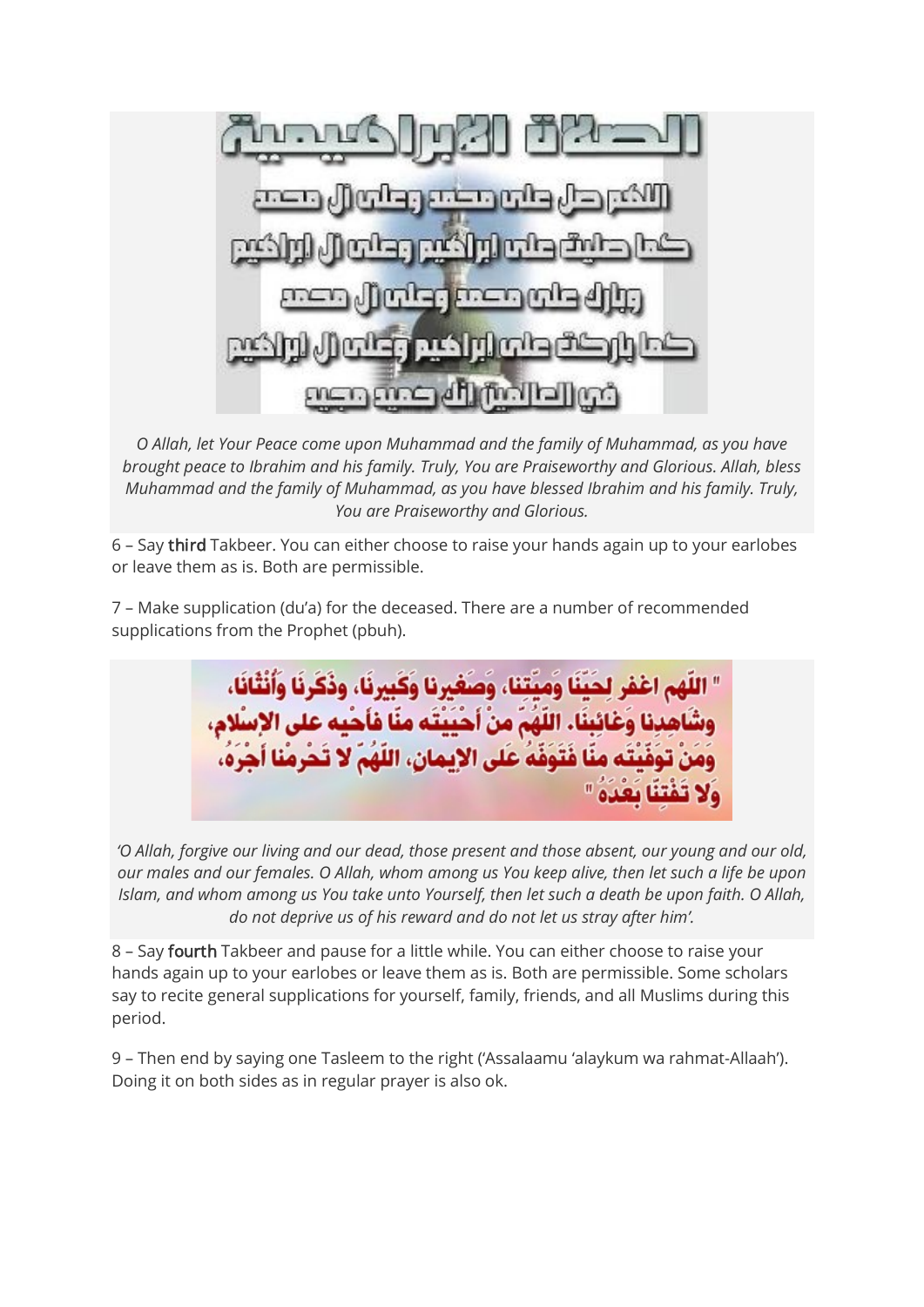

O Allah! shower Your mercy upon Muhammad and the followers of Muhammad , as You showered Your mercy upon Ibrahim and the followers of Ibrahim. Behold, Your are Praiseworthy, Glorious.

Oh Allah! Shower Your blessing upon Muhammad , and the followers of Muhammad as You showered Your blessings upon Ibrahim and the followers of Ibrahim. Behold, You are Praiseworthy, Glorious.

**Duaa for an adult man or woman:**

كَبِرِنَا، وذَكَرِنَا وَأَنْثَانَا، ي الإيمان، اللَّهُمْ لا ت ەقە غا

Oh Allah! Forgive those of us that are alive and those of us that are dead; those of us that are present and those of us who are absent; those of us who are young and those of us who are adults; our males and our females. Oh Allah! Whomsoever You keep alive, let him live as a follower of Islam and whomsoever You cause to die, let him die a Believer.